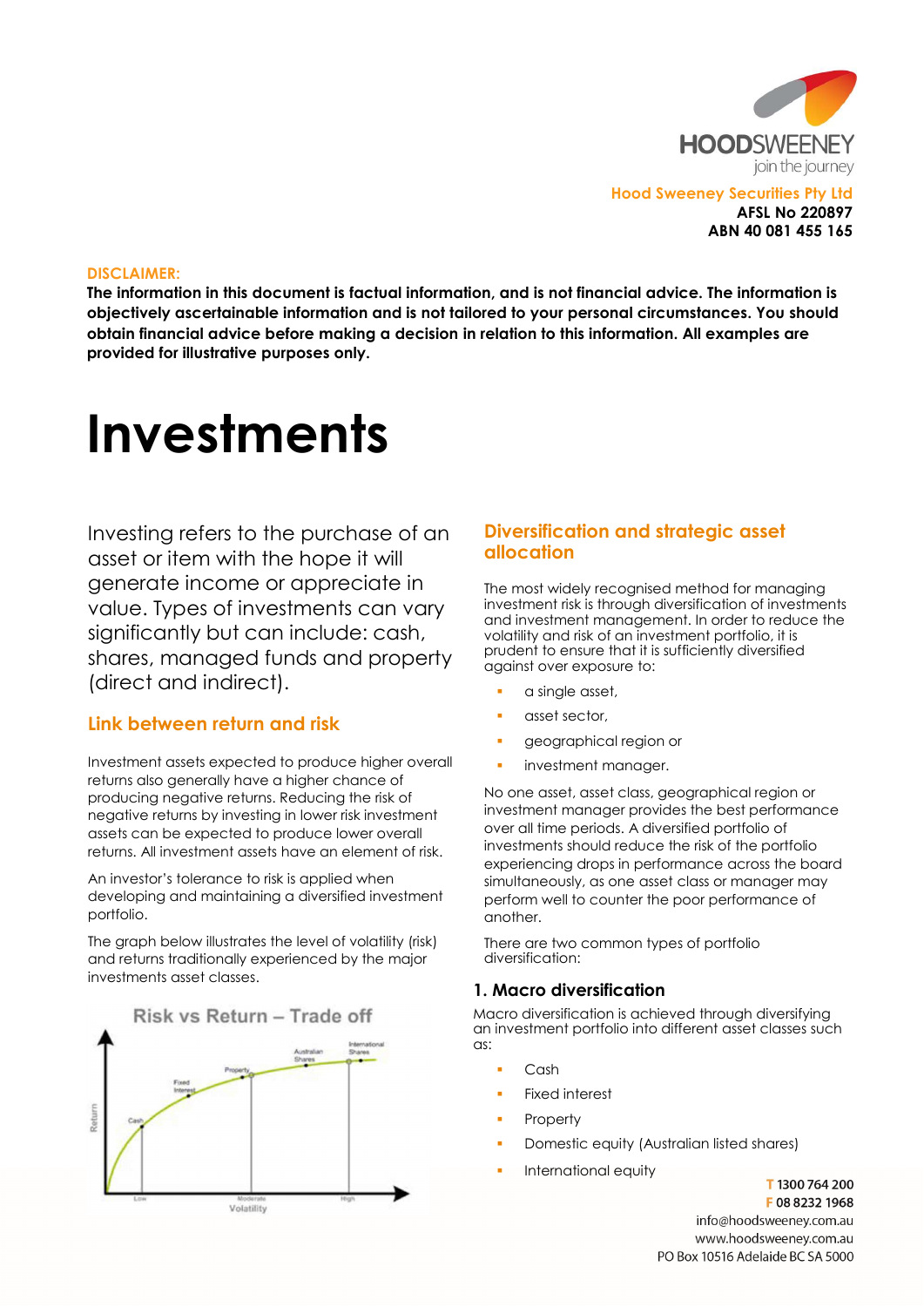

## 2. Micro diversification

Micro diversification is achieved by further diversifying an investment portfolio to include exposure to:

- Different market sectors
- **Different companies**
- Investments with different characteristics (e.g. value investments, growth investments)
- Different styles of investment management (e.g. value, growth, absolute return, blend)
- Different geographical regions (e.g. Australia, Asia, Europe, U.S.A.)
- Different fund managers.

# Investment returns

Investment returns are received through income provided by the investment asset and capital movements over time.

Income can come in the form of interest from cash and fixed interest investment assets, dividends from equity investment assets or rentals from property investment assets.

When comparing interest income investments with those potentially producing capital growth it is important to compare total return from each.

#### Interest income investments

Interest income investments include bank accounts, term deposits, mortgages and debentures with major finance companies. These investment assets generally maintain the original capital value invested and pay a defined income return for a specified period.

The interest income received is taxable income and tax will be levied at the applicable tax rates.

## Dividends and dividend imputation

Dividends from Australian companies are distributed to investors after the company has paid tax on their profits. Under the dividend imputation system investors receive a credit for the amount of tax that the company has already paid.

An example of how the dividend imputation system works is provided below:

| <b>Gross dividend received</b>         | S1.000      |
|----------------------------------------|-------------|
| Franking credit                        | \$300       |
| Cash component received by shareholder | \$700       |
| Net after-tax income                   | <b>S700</b> |
| Tax paid by company (30.0%)            | ( \$300)    |
| Company profit                         | \$1,000     |

### Taxation implications of dividends

An example of the taxation implications of dividends and the dividend imputation system is provided below:

|                                       | $21\%$ *<br><b>Tax Rate</b> | $34.5\%$ *<br><b>Tax Rate</b> | $39\%$ *<br><b>Tax Rate</b> | 47%*<br><b>Tax Rate</b> |
|---------------------------------------|-----------------------------|-------------------------------|-----------------------------|-------------------------|
| Assessable income<br>(Gross dividend) | \$1,000                     | \$1,000                       | \$1,000                     | \$1,000                 |
| Tax assessed                          | \$210                       | \$345                         | \$390                       | \$470                   |
| Less: Franking<br>credit              | (\$300)                     | ( \$300)                      | ( \$300)                    | ( \$300)                |
| Additional tax<br>payable (refund)    | $($ \$90)                   | \$45                          | \$90                        | \$170                   |

\* Including Medicare Levy.

# Property and depreciation allowances

Property investments, either directly or through a unit trust structure provide rental income. Any expenses or losses incurred in generating that income is deductible.

Depreciation allowances may be available for building fixtures and fittings, and depending on the age of the building, capital allowances may also be available. This can reduce the assessable income of the property, without reducing the cash flow generated.

Any net income received is taxable income and tax will be levied at the applicable tax rates.

Depreciation and capital allowances may reduce the taxable income and tax payable on the rental income, however these amounts may also reduce the cost base applied when calculating the assessable capital gain when the investment is sold. Therefore, tax may only be deferred to the point of sale and not eliminated.

> T1300764200 F0882321968 info@hoodsweenev.com.au www.hoodsweeney.com.au PO Box 10516 Adelaide BC SA 5000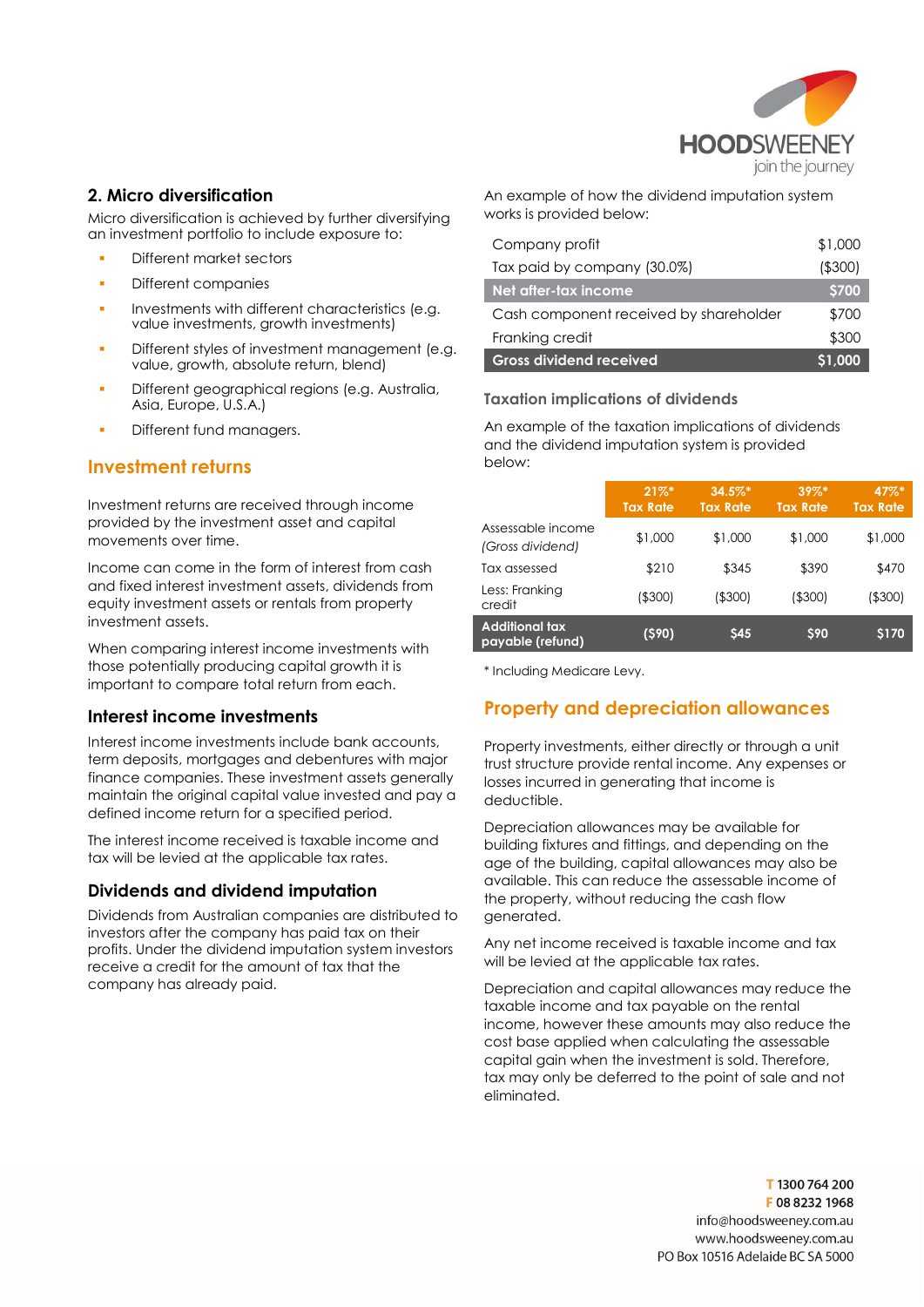

# Overview of investment types

## Direct shares

A share represents an interest in the financial performance of that company. A shareholder in a company has the right to benefit from profits generated by the company, which are paid through dividends.

Returns generated by direct shares include movement in the share price. The share price represents the value of the company at any time.

Returns are not guaranteed. If performance of the company experiences poor performance, dividends may not be paid to shareholders. This may also affect the market price for the company's shares.

## Real Estate Investment Trusts (A-REITs)

Real Estate Investment Trust investments (REIT) are investments listed on a stock exchange which allow an investor to purchase an interest in a professionally managed real estate asset or portfolio of properties.

Returns generated by REIT investments are generated by movement in the underlying property investment and regular rental income generated from the properties. As these investments are listed on a stock exchange they are also subject to general price movements.

The manager of the investment trust selects the investment properties held within the REIT and is responsible for all maintenance, administration, rentals, and improvements. Most property trust managers include properties diversified across geographic regions, lease lengths, and tenant types.

## Managed funds

A managed fund is an investment that pools the money of many individual investors. This money is then invested by a professional fund manager in different asset classes (e.g. shares, property and fixed interest). How much is invested in each asset class will depend on the fund's investment goals.

Each unit in a managed fund represents an equal share of the market value of the underlying investment portfolio held within the fund.

Investment income is generated by the investment portfolio held within the managed fund. This is then distributed to unit holders and forms part of the investment return. Movement in the value of the underlying investment portfolio also contributes to investment returns of managed funds.

A managed fund is required to issue a Product Disclosure Statement (PDS). This is a document that contains information about the managed fund, including any significant benefits and risks, the costs, and the fees and charges that the managed fund issuer may receive.

The fund manager charges a fee for investing funds within the managed fund and reviewing the underlying investment portfolio. Transaction fees incurred by the fund manager when transacting on the portfolio may also be payable by unit holders. These fees are deducted from the portfolio before the unit price is calculated.

The Management Expense Ratio (MER) is the total of these fees charged during a year, expressed as a percentage of a fund's average net assets for that year.

# Listed Investment Trusts (LIT)

A Listed Investment Trust (LIT) is a managed fund investment which is listed on a stock exchange. Units are able to be purchased and sold through a broker and do not require applications and redemptions to be provided to the fund manager.

An MER is charged on LITs, in the same way as a managed fund.

LITs can be open ended, where the units are purchased and sold on market and the fund manager provides the liquidity to ensure the unit price remains closely aligned with the value of the underlying portfolio. An open ended LIT is also required to have a Product Disclosure Statement.

LITs can also be closed ended. This is where an investor purchases units from an existing unit holder looking to sell their units. Closed ended LITs are not required to issue a Product Disclosure Statement. Closed ended unit trusts may trade on the stock exchange at a different value then the underlying Net Tangible Asset (NTA) value of the underlying investment portfolio. A premium to NTA is where the unit price is trading above the market value of the underlying portfolio. A discount to NTA is where the unit price is trading below the market value of the underlying portfolio.